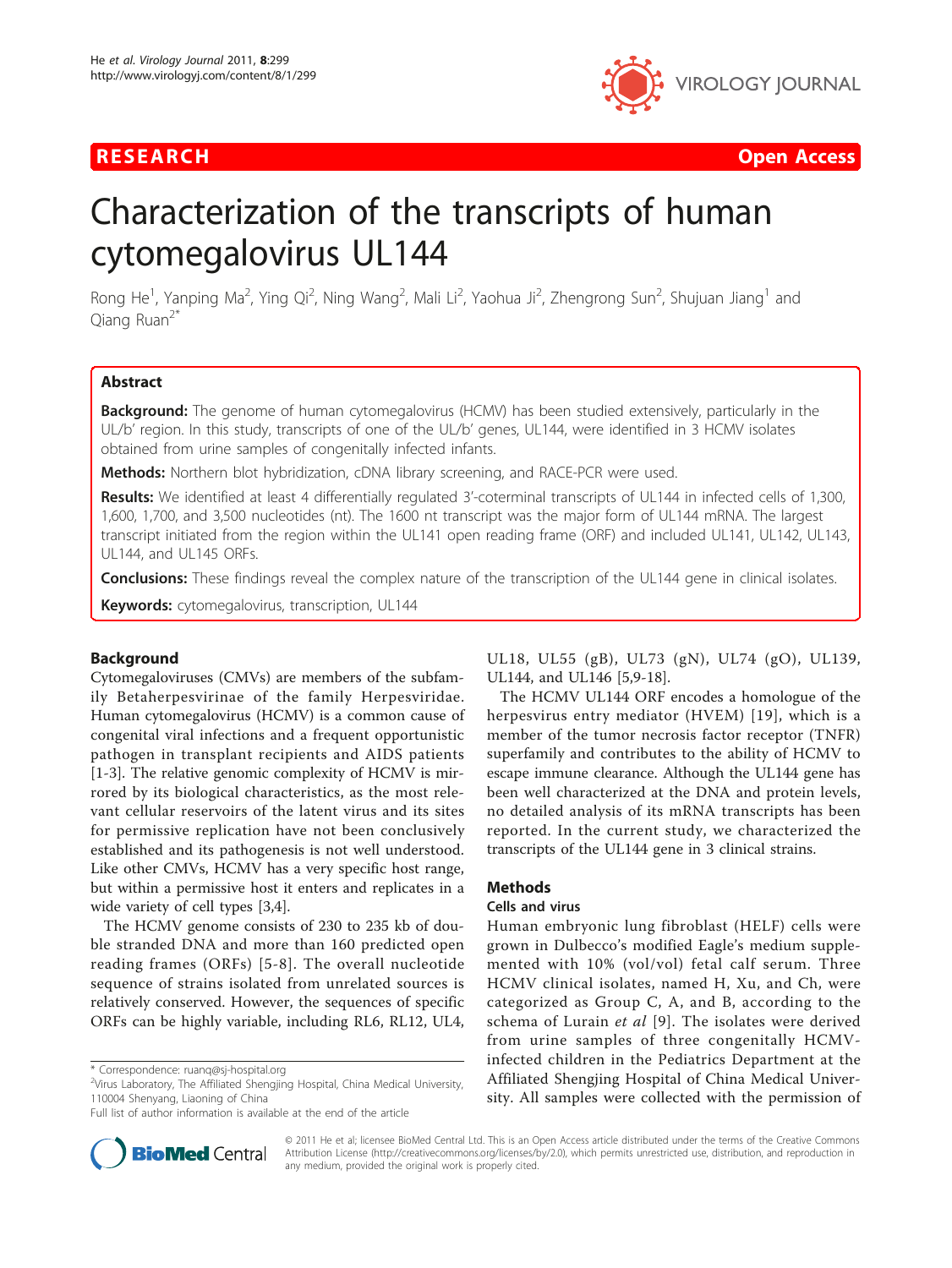<span id="page-1-0"></span>the infants' parents and the research had obtained the approval of the Hospital Ethical Committee. HELF cells were infected with the virus at a multiplicity of infection of approximately 10 plaque-forming units (PFU) per cell. Virus DNA of HCMV isolate H was extracted as previously described [[20](#page-5-0)] and its UL/b' region was sequenced using a previously described shotgun sequencing method [[21](#page-5-0)].

## RNA preparation

Total RNA was extracted from uninfected and HCMVinfected HELF cells using a standard guanidium isothyocyanate and phenol:chloroform method [[22\]](#page-5-0). The extracts were treated with DNase I (Ambion, USA). Immediate early (IE) RNA was prepared in the presence of 100  $\mu$ g/mL cycloheximide (Sigma, USA) at 24 hours post-infection (hpi), early (E) RNA was extracted in the presence of 100  $\mu$ g/mL phosphonoacetic acid (Sigma) at 48 hpi, late RNA was extracted in the absence of blocking agents at 96 hpi, and control RNA was extracted from uninfected cells [[23\]](#page-5-0).

## Screening of the cDNA library

A cDNA library of the HCMV clinical strain H had been previously constructed using the pBluescript II SK vector [[24\]](#page-5-0). The primary library consisted of  $1.12 \times 10^6$ recombinant clones/mL. Nearly 95% of the vectors contained inserts, as determined by blue-white plaque screening on NZY agar plates containing 5-bromo-4 chloro-3-indolyl- $\beta$ -D-galactopyranoside (X-Gal) and iso $propyl-\beta-D-thio-galactoside$  (IPTG). The average length of the inserts was 1.2 kb as determined by PCR with M13 primers and the Gel Image System.

A total of 4,000 single clones were randomly picked and inoculated in LB medium. In order to identify genespecific clones, aliquots of the 4,000 cultures were mixed step by step as follows: a mixture of every 10 individual clones was designated as the first grade of colonies, a mixture of every 10 of the first grade of colonies as the second grade of colonies, and a mixture of every 10 of the second grade of colonies as the third grade of colonies, equivalent to 1000 clones. Each grade of the colonies was inoculated into fresh medium. Cells

were lysed using a cell lysis buffer (50 mM Tris-HCl, pH 6.8, 15 mM NaCl, 5 mM EDTA, 0.5% NP-40). The UL144-containing cDNA clones were identified by PCR using a set of primers, 144For2 and 144Rev1 (Table 1), covering the whole UL144 ORF, and each of the DNA preparations from the third, second, and first grade of colonies and single clones were used as templates, sequentially. The PCR conditions were an initial denaturation step at 94°C for 5 min, 30 cycles of 94°C for 30 sec, 50°C for 30 sec, and 72°C for 1 min, followed by a final elongation step at 72°C for 5 min. Identified clones were sequenced using the T7 primer of the pBluescript II SK vector with an ABI PRISM 3730 DNA analyzer. Only sequences with additional polyadenylated residues at their 3' terminal ends were included as entire mRNA sequences.

A complete list of all primers is provided in Table 1.

## Northern blot hybridization

RNA was prepared from uninfected cells and cells infected with HCMV clinical isolates H, Ch, and Xu at IE, E, and L phases. RNA was analyzed by Northern blot to identify the transcripts of UL144.

Five micrograms of RNA was size-fractionated in a 1.2% denaturing agarose gel and transferred to a membrane (N-Hybond, Amersham Biosciences) by capillary blotting. A UL144 gene-specific probe was labeled with digoxigenin-dUTP, hybridized to the membrane, and detected by its NBT/BCIP chromogenic signal according to the manufacturer's instructions (DIG Northern starter kit, Roche Diagnostics, Mannheim, Germany). RNA representing the noncoding strand was generated using T7 RNA polymerase and labeled by incorporation of digoxigenin-dUTP. Three probes were produced according to the different sequences of isolates H, Ch, and Xu using the primers 144For2 and 144Prob (Table 1). The labeled probes were antisense to the 531 bp of the complete UL144 protein coding sequences (nucleotides 11584-12114, GQ981646 as reference) of the three isolates. Hybridization to the RNA blots was carried out at 55°C overnight. The blots were visualized by the addition of an anti-digoxigenin antibody labeled with alkaline phosphatase followed by the addition of the

Table 1 Primers used for PCR amplification, Northern-blot and selection of cDNA clones.

| Name of Primers<br>Sequence                                    |                                 | Position in UL144 ORF | Position in GO981646 |  |
|----------------------------------------------------------------|---------------------------------|-----------------------|----------------------|--|
| 144Rev1                                                        | 5'-ttacagggtgcggtagaaaatt-3     | 510-531               | 12093-12114          |  |
| 144Rev2                                                        | 5'-acaaccaggctagagtatgacgacc-3' | 388-412               | 11971-11995          |  |
| 144For1                                                        | 5'-gtgaagatggctgactatcct-3'     | $-182 - -162$         | 11401-11421          |  |
| 144For2                                                        | 5'-atgaagcctctggtgatgct-3'      | $-20$                 | 11584-11603          |  |
| 144For3                                                        | 5'-aaaatgtgtaagcccgatga-3'      | 61-80                 | 11644-11663          |  |
| 144Prob<br>5'-taatacgactcactatagggttacagggtgcggtagaaaattttg-3' |                                 | 507-531               | 12090-12114          |  |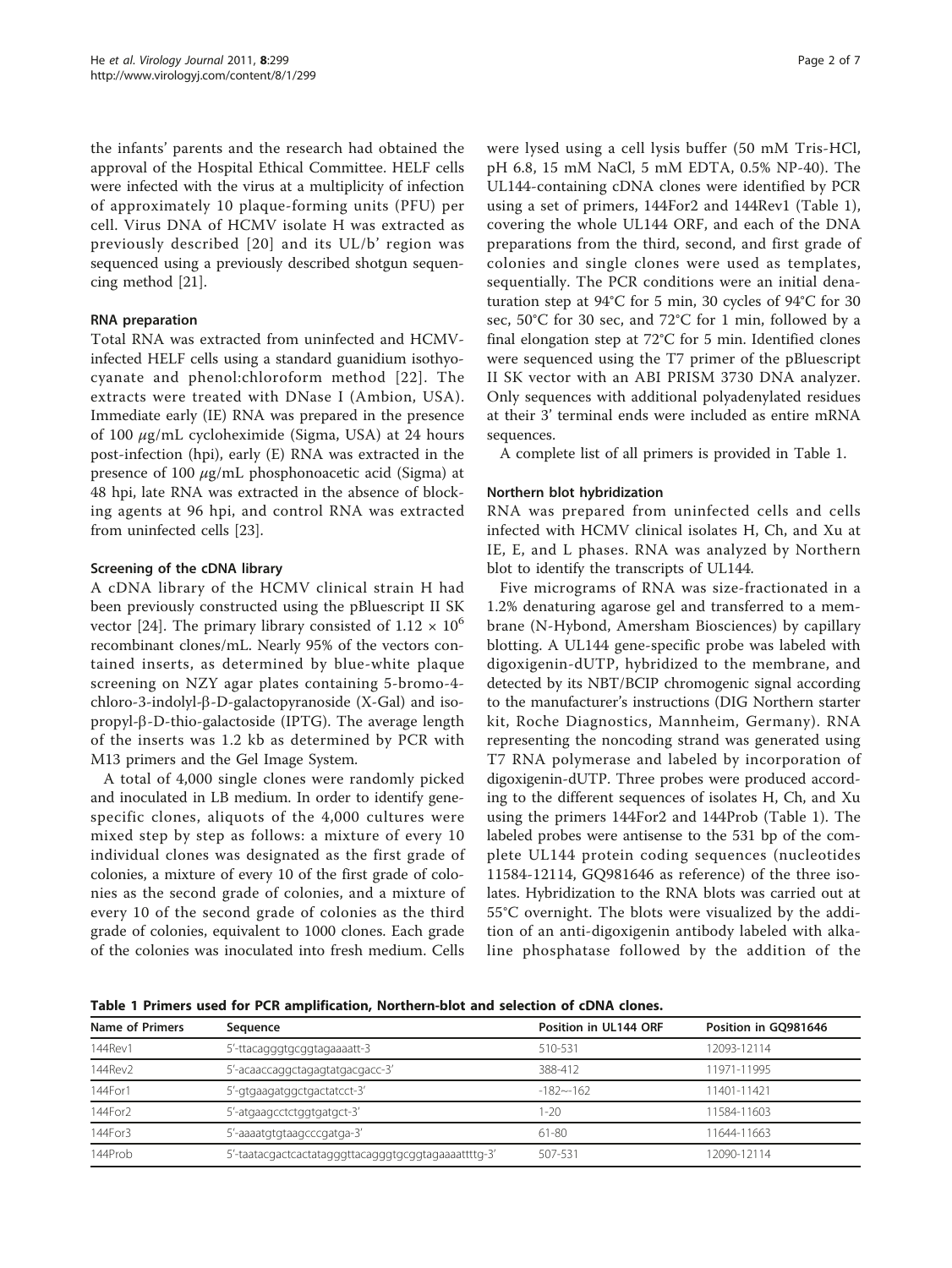substrate of 5-bromo-4-chloro-3-indolyl phosphate (BCIP) and nitroblue tetrazolium (NBT). DIG-labeled RNA Molecular Weight Marker I 0.31-6.95 kb (Roche Diagnostics) was used to estimate the size of the bands by the logarithmic relationship between molecular weight and distance migrated.

5' RACE To define the 5' ends of transcripts in the UL144 intergenic region, RNA preparations of the isolates H, Ch, and Xu were analyzed by 5' RACE, which was carried out with the 5'-Full RACE kit (Takara, Japan) according to the manufacturer's instructions. Briefly, the RNA preparation was treated with calf intestine alkaline phosphatase (CIAP, 4.8 U/μg RNA) for 1 h at 50°C. Then the purified RNA was treated with tobacco acid pyrophosphorylase (TAP, 0.25 U/μg RNA) for 1 h at 37°C. The CIAP/TAP-treated RNA was ligated to the supplied 5' RACE adaptor (1 μL of 15 μM adaptor/2 μg RNA) with bacteriophage T4 RNA ligase (20 U/μg RNA) for 1 h at 16°C. Reverse transcription was carried out at 42°C for 1 h with 5 U M-MLV reverse transcriptase and 5 μM of random 9-mer primers. Control reactions were carried out in parallel using RNA treated without M-MLV [M-MLV(-)]or TAP [TAP(-)]. All reactions were performed in the presence of 10 U RNase Inhibitor. cDNA was amplified by nested PCR using 1.25 U LA Taq DNA polymerase (Takara) in a 50 μL reaction mixture including LA PCR buffer (50 mM KCl, 10 mM Tris-HCl, pH 8.3), 1.5 mM  $MgCl<sub>2</sub>$ , and 2.5 mM of each of the four deoxynucleoside triphosphates. The primers used in the primary PCR reaction were the 5' RACE outer primer and 144Rev1 (see Table [1](#page-1-0) for primer coordinates within the H isolate sequence) and those in the second PCR reaction were the 5' RACE inner primer and 144Rev2. The PCR conditions included an initial denaturation step at 94°C for 3 min, 20-25 cycles of 94°C for 30 sec, 55°C for 30 sec, and 72° C for 3 min, followed by a final extension step at 72°C for 10 min.

3' RACE 3' RACE was carried out with the 3'-Full RACE Core Set Ver. 2.0 (Takara) following the manufacturer's instructions. Briefly, 500 ng of RNA was used as a template to synthesize cDNA with AMV Reverse transcriptase for 30 min at 50°C, 5 min at 99°C and 5 min at 5°C. The external reverse primer oligo dT-adaptor primer with a poly (T) tract was used to prime cDNA synthesis. cDNA of the 3 clinical isolates, including isolates H, Ch, and Xu, was then amplified by nested PCR with an adaptor primer and the external forward primer 144For2 and the inner forward primer 144For3.

RT-PCR RT-PCR was carried out using the RNA PCR Kit (AMV) Ver. 3.0 (Takara) according to the manufacturer's instructions. Reverse transcription was performed at 42°C for 1 h with 200 U of AMV Reverse Transcriptase (Takara) and 25 mM of oligo dT-adaptor primer.

PCR was conducted using 10 μL of the synthesized cDNA and primers 144For1 and 144Rev2 (Table [1](#page-1-0)) with Ex Taq DNA polymerase. The PCR conditions for all the amplification reactions included an initial incubation at 94°C for 3 min, followed by 40 cycles of denaturation at 94°C for 40 sec, annealing at 50°C for 40 sec, and extension at 72°C for 2 min, with a final incubation at 72°C for10 min. Control reactions using RNA treated without AMV [AMV (-)] and water as templates were included in each set of PCR amplifications.

## Cloning and sequencing

RACE and RT-PCR products were separated by electrophoresis on a 2% agarose gel and visualized with ethidium bromide. Bands were gel purified and the recovered fragments were ligated into a TA cloning vector, pCR (Invitrogen, USA). Inserts were sequenced by the dideoxynucleotide method with Sequenase (Invitrogen) and M13For and M13Rev primers using an Applied Biosystems automated sequencer.

#### Results

# Identification of UL144 transcripts by cDNA library screening

Twenty-two distinct clones were identified from the cDNA library and all were sequenced successfully. The 3' ends of the sequences occurred within a 3-nucleotide (nt) window extending from nt 12,844-12,846 (GQ981646 as reference). Five groups of UL144 transcripts were derived from the 22 cDNA sequences according to their different 5' ends. Among the 22 cDNA sequences, 15 (named as C1) transcripts were 1565-1612 nt in length with 5' ends at nt 11,276-11,278 (GQ981646 as reference) and different lengths of poly A tails, 4 (named as C3) were 1317 nt with their 5' ends at nt 11,528, and 1 (named as C2) was 1775 nt with its 5' end at nt 11,091. The other two transcripts were 1230 nt and 1161 nt in length (named as C4 and C5, respectively) and started at nt 11,635 and 11,704, respectively, indicating that both of the transcripts initiate within the UL144 ORF.

# Mapping the 5' end of UL144 transcript using 5' RACE-**PCR**

Eight products of approximately 100, 150, 200, 350, 465, 720, 860, and 2693 bp were obtained from the 5' RACE-PCR (Figure [1A\)](#page-3-0). Sequencing of the products revealed that they had different 5' ends. The 5' end of the 2500 bp product occurred at nt 9,303, which is located within the UL141 ORF. This product was obtained in two separate experiments using RNA preparations of isolate H, but was not found in the RNA of the other two isolates. The 5' ends of the sequences of the 900, 700, and 500 bp products were at nt 11,100, 11,276, and 11,528,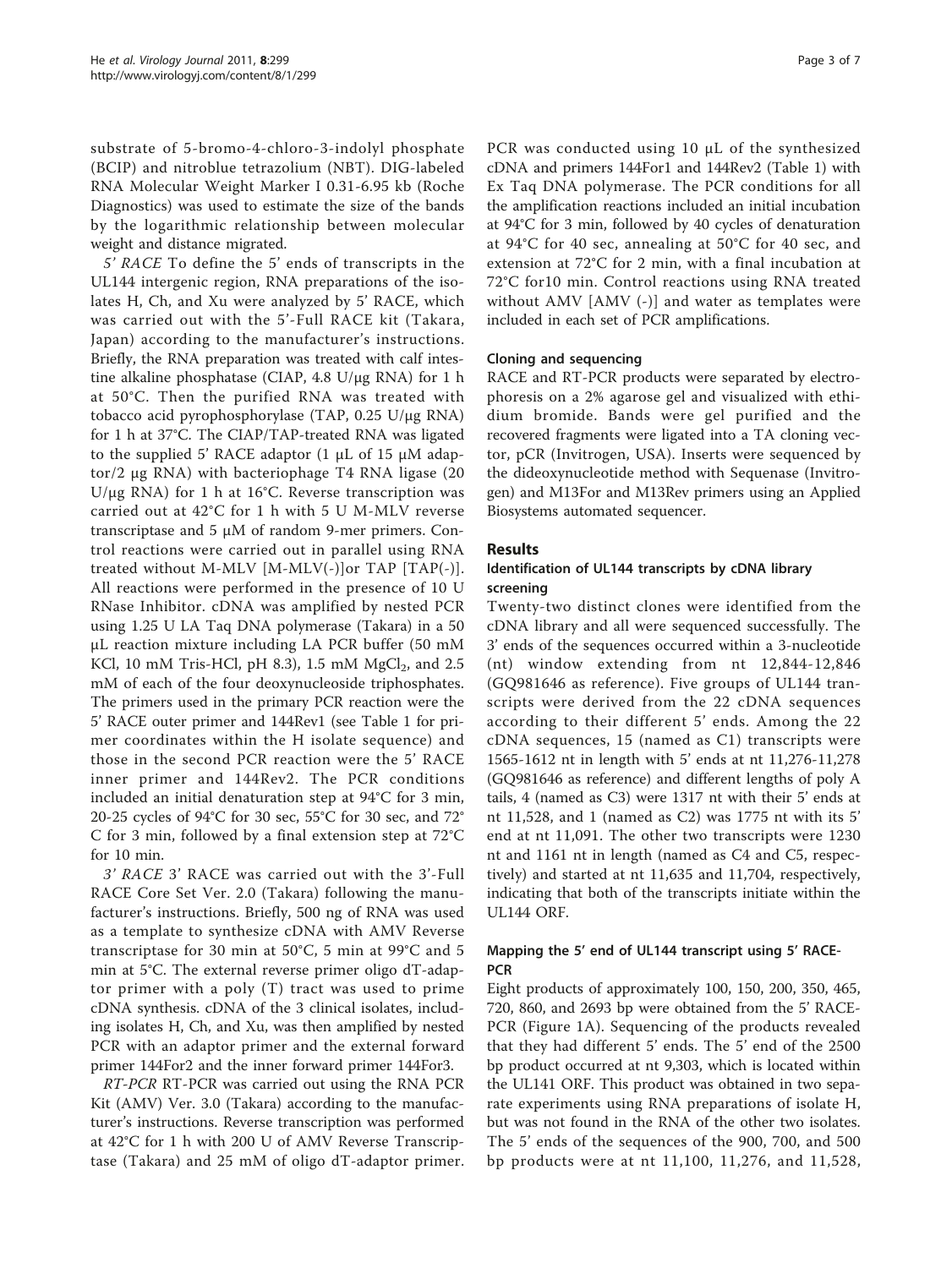<span id="page-3-0"></span>

respectively, and the three products were obtained from the RNA of all three isolates. The 5' ends of the sequences of the four products 350 bp in size and smaller were at nt 11,637, 11,822, 11,878 and 11,935 respectively.

# Mapping the 3' end of UL144 transcript using 3' RACE-**PCR**

As shown in Figure 1B, 3' RACE-PCR yielded two products of 1.3 kb and 500 bp in length. Five UL144-specific clones with the 1.3 kb band from isolates H (1), Ch (1), and Xu (3) were sequenced. All the sequences terminated at nt 12,845, except for one from isolate Xu, which terminated at nt 12,844. Sequencing of the 500 bp band revealed it to be a nonspecific product.

## Identification of UL144 transcripts by Northern blot

Northern blot revealed the hybridization of the probe to 4 bands in RNA preparations from the L phase of viral replication in isolate H (Figure 2). The major band was approximately 1600 nt and it appeared repeatedly. The three fainter bands were approximately 1300, 3000, and 3500 nt. Similar results were obtained for isolate Ch. The four bands in RNA preparations from the L phase of viral replication in isolate Xu were approximately 1300, 1600, 2000, and 3500 nt. The RNA from uninfected cells was negative in all the hybridization experiments. No bands were found in the RNA preparations of the IE or E phases from any of the three strains.



markers are indicated.

# **Discussion**

The UL144 gene is located in the UL/b' region of the HCMV genome, which contains approximately 20 kb of DNA encoding at least 19 ORFs but is dispensable for growth in vitro [[25\]](#page-5-0). The UL144 ORF encodes a structural homologue of the herpesvirus entry mediator (HVEM) [\[9,26](#page-5-0)], a member of the TNFR superfamily, but it does not bind any known TNF-related ligands [[9,26,27](#page-5-0)]. It negatively regulates Th1 cells by binding to the B- and T-cell lymphocyte activator BTLA [[28\]](#page-5-0), mimicking the inhibitory co-signaling function of HVEM. Like LMP-1 of the Epstein-Barr virus, UL144 activates TNFR-activated factor 6 (TRAF6), leading to  $NF- $\kappa$ B$  (nuclear factor kappa-light-chain-enhancer of activated B cells) activation in early infection [[27](#page-5-0)]. It induces expression of the macrophage-derived chemokine (MDC) [[27,29,30](#page-5-0)], also termed CCL22 [chemokine (C-C motif) ligand 22], which attracts Th2 and regulatory T cells. Taken together, it is possible that upregulation of CCL22 by the UL144 protein may help HCMV evade immune surveillance, resulting in increased viral spread and dissemination. There is significant strainspecific sequence variability in the UL144 ORF  $[9,18,26,31,32]$  $[9,18,26,31,32]$  and these UL144 genotypes are associated with congenital infection outcome [[31](#page-5-0)[,33](#page-6-0)]. However, no data has been reported thus far on the UL144 mRNA structure.

In this study, we provide evidence for the existence of at least 4 differentially regulated UL144 transcripts of 1,300, 1,600, 1,700, and 3,500 nt (Table [2](#page-4-0), Figure [3\)](#page-4-0). The 5' ends of the 1,300, 1,600, and 1,700 nt transcripts are within the region between the UL143 and UL144 ORFs and the transcripts all contain the same 2 ORFs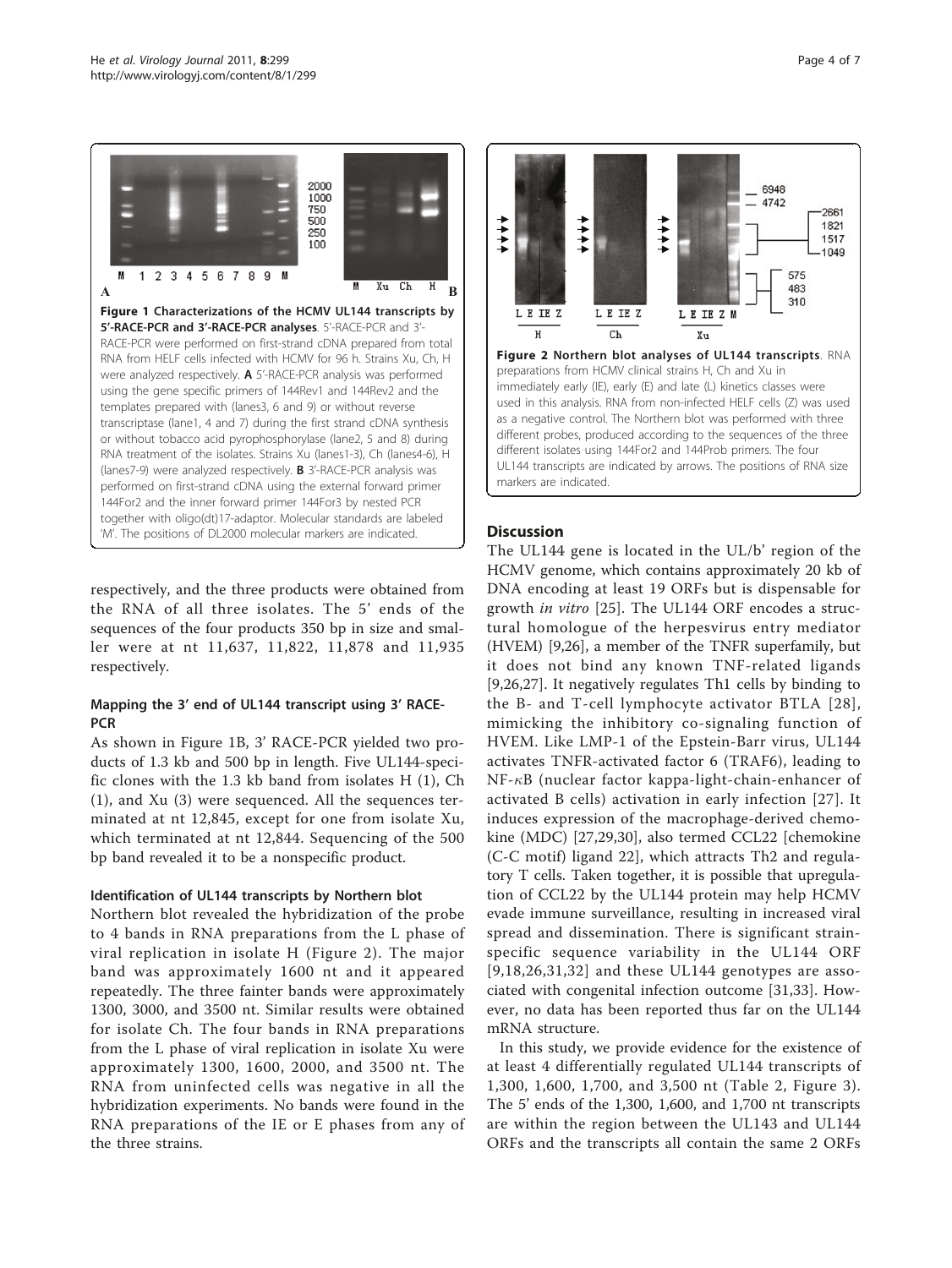| <b>Transcripts</b> | The position of<br>5' end of the<br>transcript | Isolates in which<br>transcripts were<br>identified | Amounts, of<br>cDNA clones from<br>the library | Strength of<br>reaction in<br>Northern blot | Position and<br>forms of the<br>TATA-box | Position and<br>forms of the<br>CAT-box |
|--------------------|------------------------------------------------|-----------------------------------------------------|------------------------------------------------|---------------------------------------------|------------------------------------------|-----------------------------------------|
| 1.600 nt           | 11276                                          | H,CH,XU                                             | 15                                             | $+++++$                                     | 11247-11250.TATA                         | 11206-11210,<br><b>CCAAT</b>            |
| 1,300 nt           | 11528                                          | H,CH,XU                                             | 4                                              | $^{++}$                                     | 11515-11519.TATTA                        |                                         |
| 3.500 nt           | 9303                                           | н                                                   |                                                | $^{+}$                                      | 9288-9297.<br><b>TTACTITTAA</b>          | 9274-9279.<br><b>CCAAAT</b>             |
| .700 nt            | 11091                                          | H,CH,XU                                             |                                                | $\sim$                                      | 11040-11044.<br><b>TATTA</b>             | 11001-11005.<br>CACAT                   |

<span id="page-4-0"></span>Table 2 Transcripts of the HCMV UL144 gene demonstrated in this study.

Note: all of the transcripts share the same 3' end at nt 12844-12846. Nucleotide numbers are based on the UL/b' region sequence of isolate H (GenBank accession number [GQ981646](http://www.ncbi.nlm.nih.gov/pubmed/981646?dopt=Abstract)).

of UL144 and UL145. The 1,600 nt transcript appears to be the major form since its presence was confirmed by all of the methods used in this study, including Northern blot hybridization, RACE-PCR, and cDNA library screening. At the same time, this transcript is the most abundant based on its prevalence in the cDNA library (15 of 22 cDNA clones) and the strength of its band in the Northern blot assay. Potential TATA and CCAAT promoter elements at 29 and 70 bp upstream of its initiation site, respectively, further support the existence of this transcript. The 1,300 nt and 1,700 nt transcripts were not as prevalent as the 1,600 nt transcript. The 1,300 nt transcript was found in 4 of 22 clones from the cDNA library and while its genomic sequence contains a potential TATA promoter element 13 bases upstream of its initiation site, it does not contain a CAT box. The transcript of 1,700 nt was present in only 1 of the 22 specific cDNA clones and was not detected by Northern blot, most likely due to its low prevalence. It has potential TATTA and CACAT promoter elements at 50 and 90 bases upstream its initiation site, respectively. The largest transcript, 3,500 nt in length, initiates from within the UL141 ORF and includes UL142, UL143, UL144, UL145, and part of UL141 ORFs. This transcript was found by Northern blot only at long exposure times



and its initiation site was demonstrated in two separate 5' RACE experiments using RNA preparations from isolate H. A potential promoter (TTACTTTTAA) and a "CCAAAT" were found at -15 and -29 of its initiation site, respectively. However, the presence of the 3500 nt transcript was not confirmed in the cDNA library. The long length of the transcript may have prevented its ligation during the construction of the cDNA library.

In this study, all 22 UL144-specific cDNA clones terminated within a 3 nt window located 100 bp downstream of the UL145 gene. The single poly(A) signal, which is downstream of the UL145 stop codon, supports the possibility of a common 3' terminal end for these transcripts. The 3' terminal ends of the transcripts were confirmed by 3' RACE using RNA from all the three isolates. The presence of 3' coterminal transcripts around the UL144 region is similar to that found in other genomic regions of HCMV, including the UL93- UL99 ORFs [[34](#page-6-0)], UL146-UL132 ORFs [\[35\]](#page-6-0), and M73 and M73.5 genes [[36\]](#page-6-0). It is possible that their different 5' non-coding sequences may have regulatory functions, warranting further investigation.

We obtained some small RNA fragments in our cDNA library and by 5' RACE that initiates inside the UL144 ORF. These RNA fragments are most likely products from incomplete transcription. Transcripts of approximately 3,000 nt in the RNA of isolates H and Ch and approximately 2,000 nt in the RNA of isolate Xu were present in our Northern blots but were not confirmed by cDNA library screening or 5' RACE-PCR, indicating that they may be due to non-specific hybridization.

## Conclusions

In this study, we have demonstrated that the transcripts of UL144 have a complex transcriptional pattern of overlapping transcripts that differ at their 5' initiation sites in different UL144 genotype isolates. At least 4 transcripts were identified in the 3 clinical isolates studied. These findings reveal the complex nature of the transcription of the UL144 gene in clinical isolates.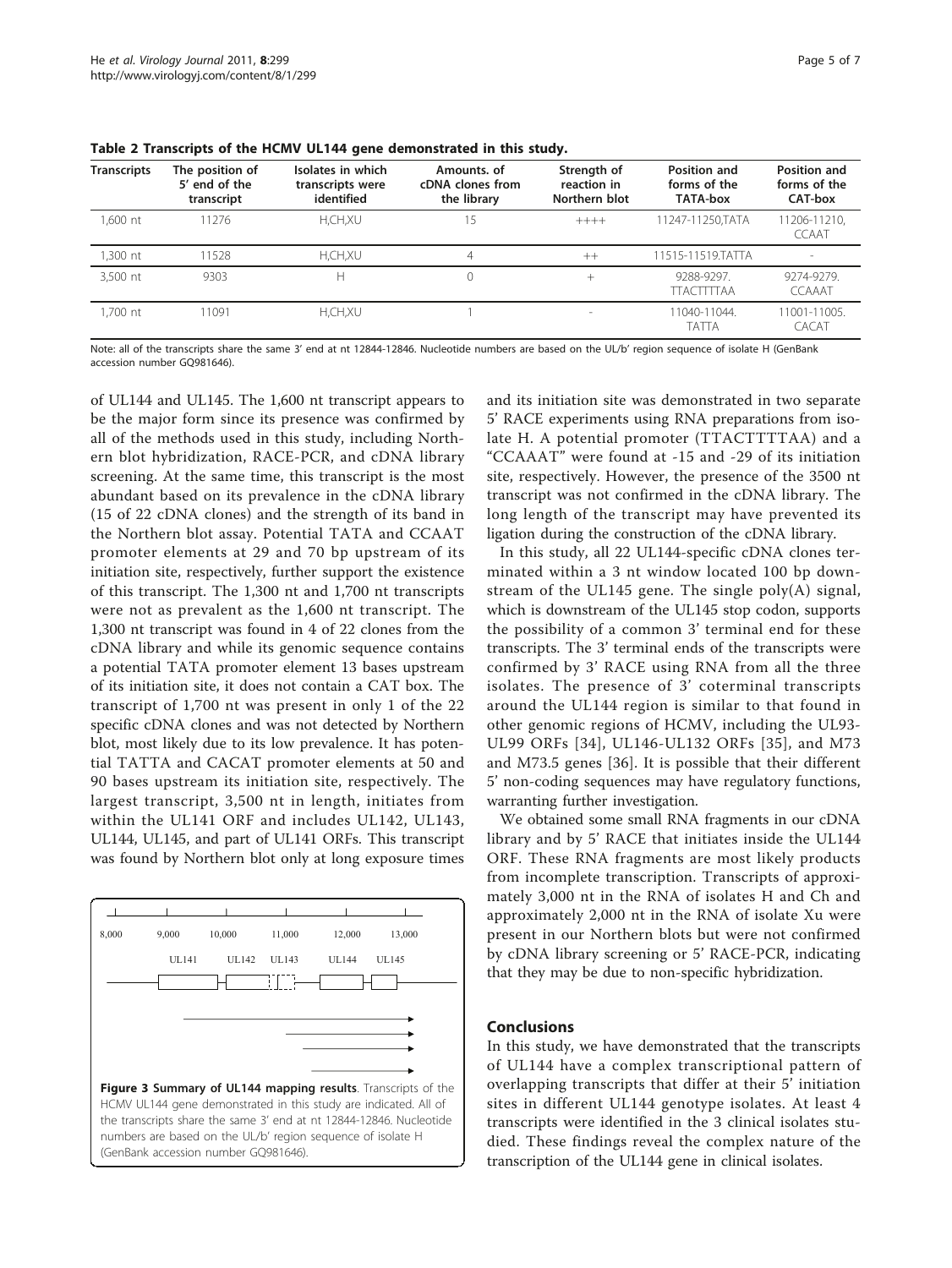#### <span id="page-5-0"></span>List of abbreviations

HCMV: human cytomegalovirus; HVEM: herpesvirus entry mediator; ORF: open reading frame; TNFR: tumor necrosis factor receptor; HELF: Human embryonic lung fibroblast; PFU: plaque forming units; IE: immediate early; X-Gal: 5-bromo-4-chloro-3-indolyl-β-D-galactopyranoside; IPTG: isopropyl-β-Dthio-galactoside; TRAF6: TNFR-activated factor 6; NF-κB: nuclear factor kappalight-chain-enhancer of activated B cells; MDC: macrophage-derived chemokine; CCL22: chemokine (C-C motif) ligand 22.

#### **Acknowledgements**

This study was supported by the National Natural Science Fund of China (30672248, 30770109, 30700916, 30801254 and 30901625).

#### Author details

<sup>1</sup>Clinical Genetics Department, The Affiliated Shengjing Hospital, China Medical University, 110004 Shenyang, Liaoning of China. <sup>2</sup>Virus Laboratory, The Affiliated Shengjing Hospital, China Medical University, 110004 Shenyang, Liaoning of China.

#### Authors' contributions

RH carried out primer design, PCR and sequence analysis. As the corresponding author, QR conceived the experimental design and participated in revising the manuscript. NW and MLL carried out virus preparation and cell culture. YQ and YPM carried out RNA isolation and mRNA purification. ZRS and YHJ carried out plasmid construction. SJJ carried out Northern blot analysis. All authors have read and approved the final manuscript.

#### Competing interests

The authors declare that they have no competing interests.

Received: 12 April 2011 Accepted: 14 June 2011 Published: 14 June 2011

#### References

- Alford C, Stagno S, Pass R, Britt W: [Congenital and perinatal](http://www.ncbi.nlm.nih.gov/pubmed/2173104?dopt=Abstract) [cytomegalovirus infections.](http://www.ncbi.nlm.nih.gov/pubmed/2173104?dopt=Abstract) Rev Infect Dis 1990, 12(Suppl 7):S745-753.
- Pass RF: [Congenital cytomegalovirus infection and hearing loss.](http://www.ncbi.nlm.nih.gov/pubmed/16209862?dopt=Abstract) Herpes 2005, 12:50-55.
- 3. Ho M: Cytomegalovirus biology and infection. 2 edition. NEW YORK: plenum publishing corp; 1991.
- Sinzger C, Grefte A, Plachter B, Gouw A, The T, Jahn G: [Fibroblasts,](http://www.ncbi.nlm.nih.gov/pubmed/9049319?dopt=Abstract) [epithelial cells, endothelial cells and smooth muscle cells are major](http://www.ncbi.nlm.nih.gov/pubmed/9049319?dopt=Abstract) [targets of human cytomegalovirus infection in lung and gastrointestinal](http://www.ncbi.nlm.nih.gov/pubmed/9049319?dopt=Abstract) [tissues.](http://www.ncbi.nlm.nih.gov/pubmed/9049319?dopt=Abstract) J Gen Virol 1995, 76(Pt 4):741-750.
- 5. Dolan A, Cunningham C, Hector R, Hassan-Walker A, Lee L, Addison C, Dargan D, McGeoch D, Gatherer D, Emery V, Griffiths P, Sinzger C, McSharry B, Wilkinson G, Davison A: [Genetic content of wild-type human](http://www.ncbi.nlm.nih.gov/pubmed/15105547?dopt=Abstract) [cytomegalovirus.](http://www.ncbi.nlm.nih.gov/pubmed/15105547?dopt=Abstract) J Gen Virol 2004, 85:1301-1312.
- 6. Murphy E, Yu D, Grimwood J, Schmutz J, Dickson M, Jarvis M, Hahn G, Nelson J, Myers R, Shenk T: [Coding potential of laboratory and clinical](http://www.ncbi.nlm.nih.gov/pubmed/14657367?dopt=Abstract) [strains of human cytomegalovirus.](http://www.ncbi.nlm.nih.gov/pubmed/14657367?dopt=Abstract) Proc Natl Acad Sci USA 2003, 100:14976-14981.
- 7. Chee M, Bankier A, Beck S, Bohni R, Brown C, Cerny R, Horsnell T, Hutchison Cr, Kouzarides T, Martignetti J: [Analysis of the protein-coding](http://www.ncbi.nlm.nih.gov/pubmed/2161319?dopt=Abstract) [content of the sequence of human cytomegalovirus strain AD169.](http://www.ncbi.nlm.nih.gov/pubmed/2161319?dopt=Abstract) Curr Top Microbiol Immunol 1990, 154:125-169.
- 8. Davison AJ, Dolan A, Akter P, Addison C, Dargan DJ, Alcendor DJ, McGeoch DJ, Hayward GS: [The human cytomegalovirus genome](http://www.ncbi.nlm.nih.gov/pubmed/12533697?dopt=Abstract) [revisited: comparison with the chimpanzee cytomegalovirus genome.](http://www.ncbi.nlm.nih.gov/pubmed/12533697?dopt=Abstract) J Gen Virol 2003, 84:17-28.
- Lurain NS, Kapell KS, Huang DD, Short JA, Paintsil J, Winkfield E, Benedict CA, Ware CF, Bremer JW: [Human cytomegalovirus UL144 open](http://www.ncbi.nlm.nih.gov/pubmed/10559318?dopt=Abstract) [reading frame: sequence hypervariability in low-passage clinical isolates.](http://www.ncbi.nlm.nih.gov/pubmed/10559318?dopt=Abstract) J Virol 1999, 73:10040-10050.
- 10. Pignatelli S, Dal Monte P, Landini M: [gpUL73 \(gN\) genomic variants of](http://www.ncbi.nlm.nih.gov/pubmed/11602789?dopt=Abstract) [human cytomegalovirus isolates are clustered into four distinct](http://www.ncbi.nlm.nih.gov/pubmed/11602789?dopt=Abstract) [genotypes.](http://www.ncbi.nlm.nih.gov/pubmed/11602789?dopt=Abstract) J Gen Virol 2001, 82:2777-2784.
- 11. Prichard M, Penfold M, Duke G, Spaete R, Kemble G: [A review of genetic](http://www.ncbi.nlm.nih.gov/pubmed/11376481?dopt=Abstract) [differences between limited and extensively passaged human](http://www.ncbi.nlm.nih.gov/pubmed/11376481?dopt=Abstract) [cytomegalovirus strains.](http://www.ncbi.nlm.nih.gov/pubmed/11376481?dopt=Abstract) Rev Med Virol 2001, 11:191-200.
- 12. Hassan-Walker A, Okwuadi S, Lee L, Griffiths P, Emery V: [Sequence](http://www.ncbi.nlm.nih.gov/pubmed/15484281?dopt=Abstract) [variability of the alpha-chemokine UL146 from clinical strains of human](http://www.ncbi.nlm.nih.gov/pubmed/15484281?dopt=Abstract) [cytomegalovirus.](http://www.ncbi.nlm.nih.gov/pubmed/15484281?dopt=Abstract) J Med Virol 2004, 74:573-579.
- 13. Rasmussen L, Geissler A, Winters M: [Inter- and intragenic variations](http://www.ncbi.nlm.nih.gov/pubmed/12599055?dopt=Abstract) [complicate the molecular epidemiology of human cytomegalovirus.](http://www.ncbi.nlm.nih.gov/pubmed/12599055?dopt=Abstract) J Infect Dis 2003, 187:809-819.
- 14. Valés-Gómez M, Shiroishi M, Maenaka K, Reyburn H: [Genetic variability of](http://www.ncbi.nlm.nih.gov/pubmed/15681427?dopt=Abstract) [the major histocompatibility complex class I homologue encoded by](http://www.ncbi.nlm.nih.gov/pubmed/15681427?dopt=Abstract) [human cytomegalovirus leads to differential binding to the inhibitory](http://www.ncbi.nlm.nih.gov/pubmed/15681427?dopt=Abstract) [receptor ILT2.](http://www.ncbi.nlm.nih.gov/pubmed/15681427?dopt=Abstract) J Virol 2005, 79:2251-2260.
- 15. Bar M, Shannon-Lowe C, Geballe A: [Differentiation of human](http://www.ncbi.nlm.nih.gov/pubmed/11110652?dopt=Abstract) [cytomegalovirus genotypes in immunocompromised patients on the](http://www.ncbi.nlm.nih.gov/pubmed/11110652?dopt=Abstract) basis [of UL4 gene polymorphisms.](http://www.ncbi.nlm.nih.gov/pubmed/11110652?dopt=Abstract) J Infect Dis 2001, 183:218-225.
- 16. Davison A, Akter P, Cunningham C, Dolan A, Addison C, Dargan D, Hassan-Walker A, Emery V, Griffiths P, Wilkinson G: [Homology between the human](http://www.ncbi.nlm.nih.gov/pubmed/12604818?dopt=Abstract) [cytomegalovirus RL11 gene family and human adenovirus E3 genes.](http://www.ncbi.nlm.nih.gov/pubmed/12604818?dopt=Abstract) J Gen Virol 2003, 84:657-663.
- 17. Chou S, Dennison K: [Analysis of interstrain variation in cytomegalovirus](http://www.ncbi.nlm.nih.gov/pubmed/1709960?dopt=Abstract) [glycoprotein B sequences encoding neutralization-related epitopes.](http://www.ncbi.nlm.nih.gov/pubmed/1709960?dopt=Abstract) J Infect Dis 1991, 163:1229-1234.
- 18. Bale JF, Petheram SJ, Robertson M, Murph JR, Demmler G: [Human](http://www.ncbi.nlm.nih.gov/pubmed/11505449?dopt=Abstract) [cytomegalovirus a sequence and UL144 variability in strains from](http://www.ncbi.nlm.nih.gov/pubmed/11505449?dopt=Abstract) [infected children.](http://www.ncbi.nlm.nih.gov/pubmed/11505449?dopt=Abstract) J Med Virol 2001, 65:90-96.
- 19. Montgomery R, Warner M, Lum B, Spear P: [Herpes simplex virus-1 entry](http://www.ncbi.nlm.nih.gov/pubmed/8898196?dopt=Abstract) [into cells mediated by a novel member of the TNF/NGF receptor family.](http://www.ncbi.nlm.nih.gov/pubmed/8898196?dopt=Abstract) Cell 1996, 87:427-436.
- 20. Alderete J, Jarrahian S, Geballe A: [Translational effects of mutations and](http://www.ncbi.nlm.nih.gov/pubmed/10482583?dopt=Abstract) [polymorphisms in a repressive upstream open reading frame of the](http://www.ncbi.nlm.nih.gov/pubmed/10482583?dopt=Abstract) [human cytomegalovirus UL4 gene.](http://www.ncbi.nlm.nih.gov/pubmed/10482583?dopt=Abstract) J Virol 1999, 73:8330-8337.
- 21. Zabarovsky E, Kashuba V, Pettersson B, Petrov N, Zakharyev V, Gizatullin R, Lebedeva T, Bannikov V, Pokrovskaya E, Zabarovska V: [Shot-gun](http://www.ncbi.nlm.nih.gov/pubmed/7959725?dopt=Abstract) [sequencing strategy for long-range genome mapping: a pilot study.](http://www.ncbi.nlm.nih.gov/pubmed/7959725?dopt=Abstract) Genomics 1994, 21:495-500.
- 22. Chomczynski P, Sacchi N: [Single-step method of RNA isolation by acid](http://www.ncbi.nlm.nih.gov/pubmed/2440339?dopt=Abstract) [guanidinium thiocyanate-phenol-chloroform extraction.](http://www.ncbi.nlm.nih.gov/pubmed/2440339?dopt=Abstract) Anal Biochem 1987, 162:156-159.
- 23. Scott G, Barrell B, Oram J, Rawlinson W: [Characterisation of transcripts](http://www.ncbi.nlm.nih.gov/pubmed/11928987?dopt=Abstract) [from the human cytomegalovirus genes TRL7, UL20a, UL36, UL65, UL94,](http://www.ncbi.nlm.nih.gov/pubmed/11928987?dopt=Abstract) [US3 and US34.](http://www.ncbi.nlm.nih.gov/pubmed/11928987?dopt=Abstract) Virus Genes 2002, 24:39-48.
- 24. Ma YP, Ruan Q, Ji YH, Wang N, Li ML, Qi Y, He R, Sun ZR, Ren GW: [Novel](http://www.ncbi.nlm.nih.gov/pubmed/21491367?dopt=Abstract) [transcripts of human cytomegalovirus clinical strain found by cDNA](http://www.ncbi.nlm.nih.gov/pubmed/21491367?dopt=Abstract) [library screening.](http://www.ncbi.nlm.nih.gov/pubmed/21491367?dopt=Abstract) Genetics and Molecular Research 2011, 10:566-575.
- 25. Cha T, Tom E, Kemble G, Duke G, Mocarski E, Spaete R: [Human](http://www.ncbi.nlm.nih.gov/pubmed/8523595?dopt=Abstract) [cytomegalovirus clinical isolates carry at least 19 genes not found in](http://www.ncbi.nlm.nih.gov/pubmed/8523595?dopt=Abstract) [laboratory strains.](http://www.ncbi.nlm.nih.gov/pubmed/8523595?dopt=Abstract) J Virol 1996, 70:78-83.
- 26. Benedict CA, Butrovich KD, Lurain NS, Corbeil J, Rooney I, Schneider P, Tschopp J, Ware CF: [Cutting edge: a novel viral TNF receptor superfamily](http://www.ncbi.nlm.nih.gov/pubmed/10358135?dopt=Abstract) [member in virulent strains of human cytomegalovirus.](http://www.ncbi.nlm.nih.gov/pubmed/10358135?dopt=Abstract) J Immunol 1999, 162:6967-6970.
- 27. Poole E, King C, Sinclair J, Alcami A: [The UL144 gene product of human](http://www.ncbi.nlm.nih.gov/pubmed/16932746?dopt=Abstract) [cytomegalovirus activates NFkappaB via a TRAF6-dependent](http://www.ncbi.nlm.nih.gov/pubmed/16932746?dopt=Abstract) [mechanism.](http://www.ncbi.nlm.nih.gov/pubmed/16932746?dopt=Abstract) EMBO J 2006, 25:4390-4399.
- 28. Cheung T, Humphreys I, Potter K, Norris P, Shumway H, Tran B, Patterson G, Jean-Jacques R, Yoon M, Spear P, Murphy K, Lurain N, Benedict C, Ware C: [Evolutionarily divergent herpesviruses modulate T cell activation by](http://www.ncbi.nlm.nih.gov/pubmed/16131544?dopt=Abstract) [targeting the herpesvirus entry mediator cosignaling pathway.](http://www.ncbi.nlm.nih.gov/pubmed/16131544?dopt=Abstract) Proc Natl Acad Sci USA 2005, 102:13218-13223.
- 29. Nakayama T, Hieshima K, Nagakubo D, Sato E, Nakayama M, Kawa K, Yoshie O: Selective [induction of Th2-attracting chemokines CCL17 and](http://www.ncbi.nlm.nih.gov/pubmed/14747532?dopt=Abstract) [CCL22 in human B cells by latent membrane protein 1 of Epstein-Barr](http://www.ncbi.nlm.nih.gov/pubmed/14747532?dopt=Abstract) [virus.](http://www.ncbi.nlm.nih.gov/pubmed/14747532?dopt=Abstract) J Virol 2004, 78:1665-1674.
- 30. Schultheiss U, Püschner S, Kremmer E, Mak T, Engelmann H, Hammerschmidt W, Kieser A: [TRAF6 is a critical mediator of signal transduction by the viral](http://www.ncbi.nlm.nih.gov/pubmed/11598011?dopt=Abstract) [oncogene latent membrane protein 1.](http://www.ncbi.nlm.nih.gov/pubmed/11598011?dopt=Abstract) EMBO J 2001, 20:5678-5691.
- 31. Arav-Boger R, Battaglia C, Lazzarotto T, Gabrielli L, Zong J, Hayward G, Diener-West M, Landini M: [Cytomegalovirus \(CMV\)-encoded UL144](http://www.ncbi.nlm.nih.gov/pubmed/16845629?dopt=Abstract) [\(truncated tumor necrosis factor receptor\) and outcome of congenital](http://www.ncbi.nlm.nih.gov/pubmed/16845629?dopt=Abstract) [CMV infection.](http://www.ncbi.nlm.nih.gov/pubmed/16845629?dopt=Abstract) J Infect Dis 2006, 194:464-473.
- 32. Picone O, Costa J, Chaix M, Ville Y, Rouzioux C, Leruez-Ville M: [Human](http://www.ncbi.nlm.nih.gov/pubmed/15634946?dopt=Abstract) [cytomegalovirus UL144 gene polymorphisms in congenital infections.](http://www.ncbi.nlm.nih.gov/pubmed/15634946?dopt=Abstract) J Clin Microbiol 2005, 43:25-29.